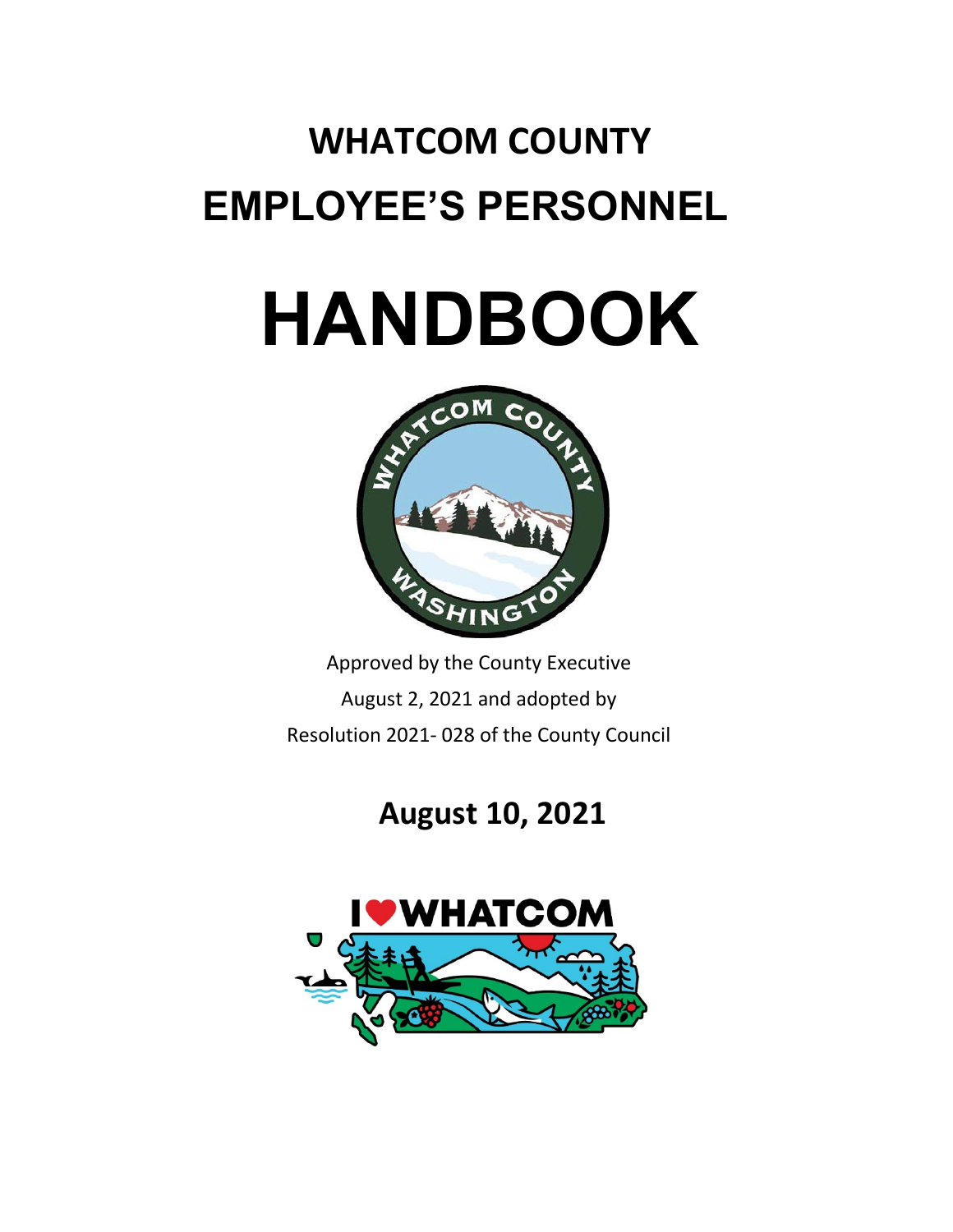### **Whatcom County Employee's Personnel Handbook**

#### **INTRODUCTION**

Welcome to new and current Whatcom County employees!

This Handbook provides a road map to standardized personnel policies and procedures which affect County employees. The Handbook links to source policy documents. It is not to be construed as a contract or covenant of employment. Nothing in this Handbook supersedes county code, collective bargaining agreements, employment resolutions, or administrative policies.

#### **ABOUT THE COUNTY**

Whatcom County is a Home Rule County with the Legislative and Executive functions as separate branches of government. Whatcom County voters elect a non-partisan seven-member, part-time County Council and a full-time County Executive. The [County Charter](http://www.codepublishing.com/WA/WhatcomCountyCH/) also establishes elected offices of the County Auditor, Assessor, Treasurer, Sheriff, and Prosecuting Attorney.

The County Council performs the **legislative** functions of the County through ordinances and resolutions and establishes compensation for all employees except elected officials. The County Executive serves as Chief Executive Officer, supervising all **administrative and executive** departments, presenting the annual budget, and signing all contracts. A third branch of government, the **judicial** branch, is steered by elected judges in Superior Court and District Court.

The County's organizational charts with detailed information about departments, finances, and operations are published in the [County Budget.](http://www.whatcomcounty.us/2892/Budget)

#### **PERSONNEL SYSTEM & POLICIES**

County Code [Chapter 3.04](https://www.codepublishing.com/WA/WhatcomCounty/#!/WhatcomCounty03/WhatcomCounty0304.html) describes the Personnel System administered by the [Human](http://wa-whatcomcountyintranet.civicplus.com/529/Human-Resources)  [Resources \(HR\) Division](http://wa-whatcomcountyintranet.civicplus.com/529/Human-Resources) of the [Administrative Services Department](https://www.codepublishing.com/WA/WhatcomCounty/#!/WhatcomCounty02/WhatcomCounty0276.html) under the direction of the County Executive.

#### **1. Collective Bargaining Agreements**

Unless you are an elected official or exempt from union membership, your position is covered by a collective bargaining agreement, and you are eligible to be part of a collective bargaining unit. Each unit, through its union or guild representative, negotiates agreements with the County consistent with [RCW 41.56.](https://app.leg.wa.gov/RCW/default.aspx?cite=41.56)

The Human Resources Manager and staff promote positive labor-management relations, resolve grievances and personnel problems, coordinate negotiations, and assure compliance by all departments with provisions of the collective bargaining agreements.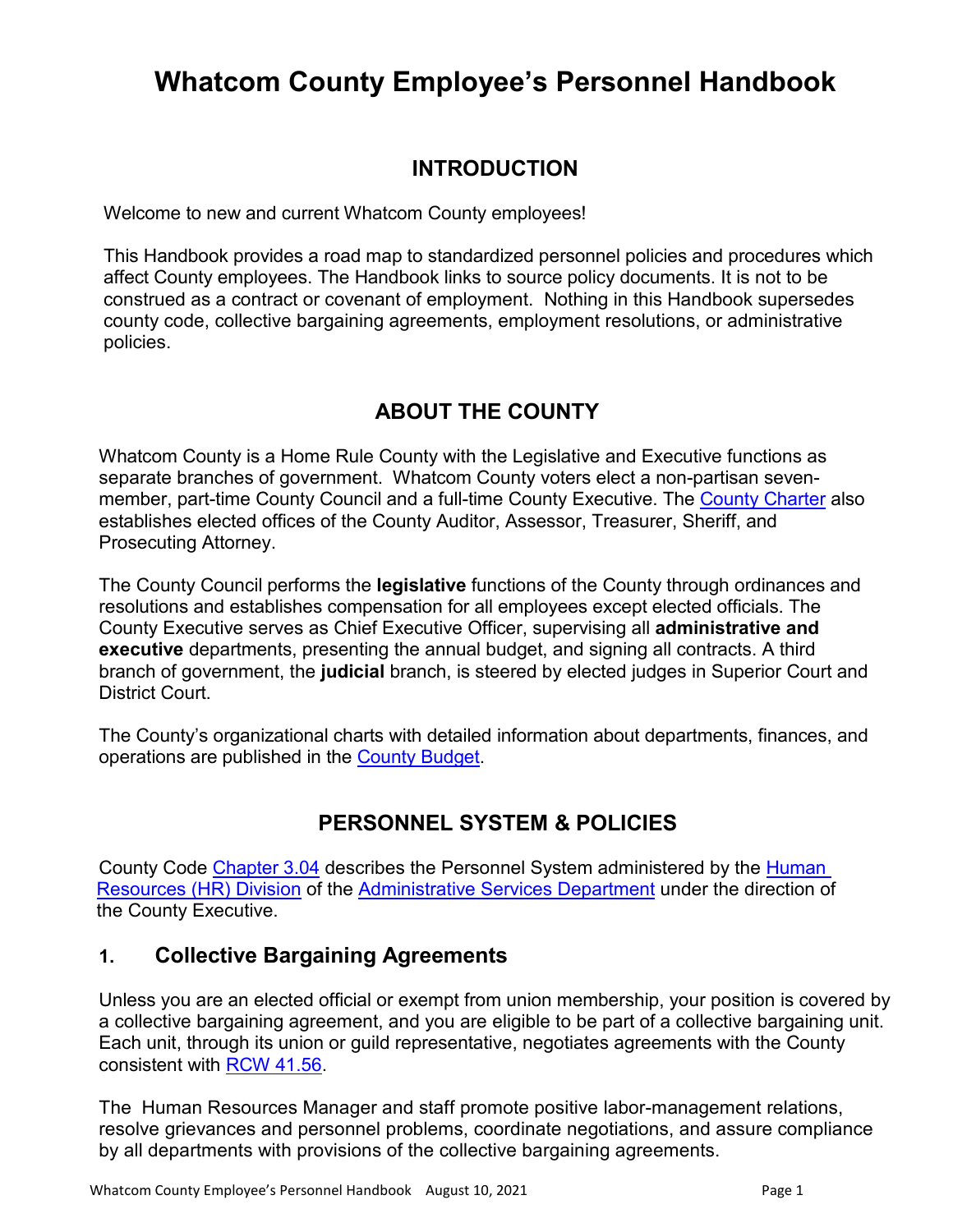A contracted [Professional Negotiator](https://www.codepublishing.com/WA/WhatcomCounty/#!/WhatcomCounty02/WhatcomCounty0208.html) provides expertise and serves as spokesperson for the County at the bargaining table, working collaboratively with labor representatives and following the direction of the County Council and County Administration.

[Collective Bargaining Agreements](http://documents.whatcomcounty.us/weblink8/CustomSearch.aspx?SearchName=BargainingAgreements&dbid=0) establish policies related to wages, benefits, hours, and working conditions for represented employees. Agreements are posted online and are easy to search using key words. The duration of agreements may be one or more years. Once expired, terms of the agreement remain in place until the County and the bargaining representative complete negotiations for a new agreement.

- **Teamster's Master** (professional, technical, clerical, and certain supervisory positions; general government employees in departments except Council, Executive, HR)
- **Deputy Sheriff's Guild** (patrol deputies and sergeants)
- **Teamster's Corrections** (deputies and sergeants)
- **WA State Nurses Association** (nurses and supervisors)
- **PROTEC17** (environmental health specialists and supervisors)
- **Inland Boatmen & Masters, Mates & Pilots** (ferry operators and crew)
- **Fraternal Order of Police** (sheriff & corrections management)
- **AFSCME Council 2** (public defender attorneys)

#### **2. Unrepresented Resolution**

The County Council adopts salaries, benefits, and employment policies for employees who are not represented by a union or guild in the [Unrepresented Salary & Policy Resolution.](http://www.whatcomcounty.us/167/Employment-Resolutions)

This resolution applies to the following groups of employees:

- Department Heads
- Managers
- Professional and Supervisory
- Support
- Undersheriff
- Court Reporters
- Public Health Officer
- Court Commissioners

#### **3. Elected Officials Salaries**

Every two years, the [Salary Commission](https://www.codepublishing.com/WA/WhatcomCounty/#!/WhatcomCounty02/WhatcomCounty0222.html) sets [salaries for elected officials,](http://www.whatcomcounty.us/DocumentCenter/View/41028/2019-Elected-Officials-Salary-Schedule-for-2020-and-2021) **County Executive, Treasurer, Assessor, Auditor, Prosecuting Attorney, County Council, Sheriff**. The [Washington Citizen's Commission on Salaries for Elected Officials](https://salaries.wa.gov/salary) sets the District Court and Superior Court Judges' salaries. Elected Officials and District Court judges are eligible for benefits under the [Unrepresented Resolution.](https://www.whatcomcounty.us/167/Employment-Resolutions)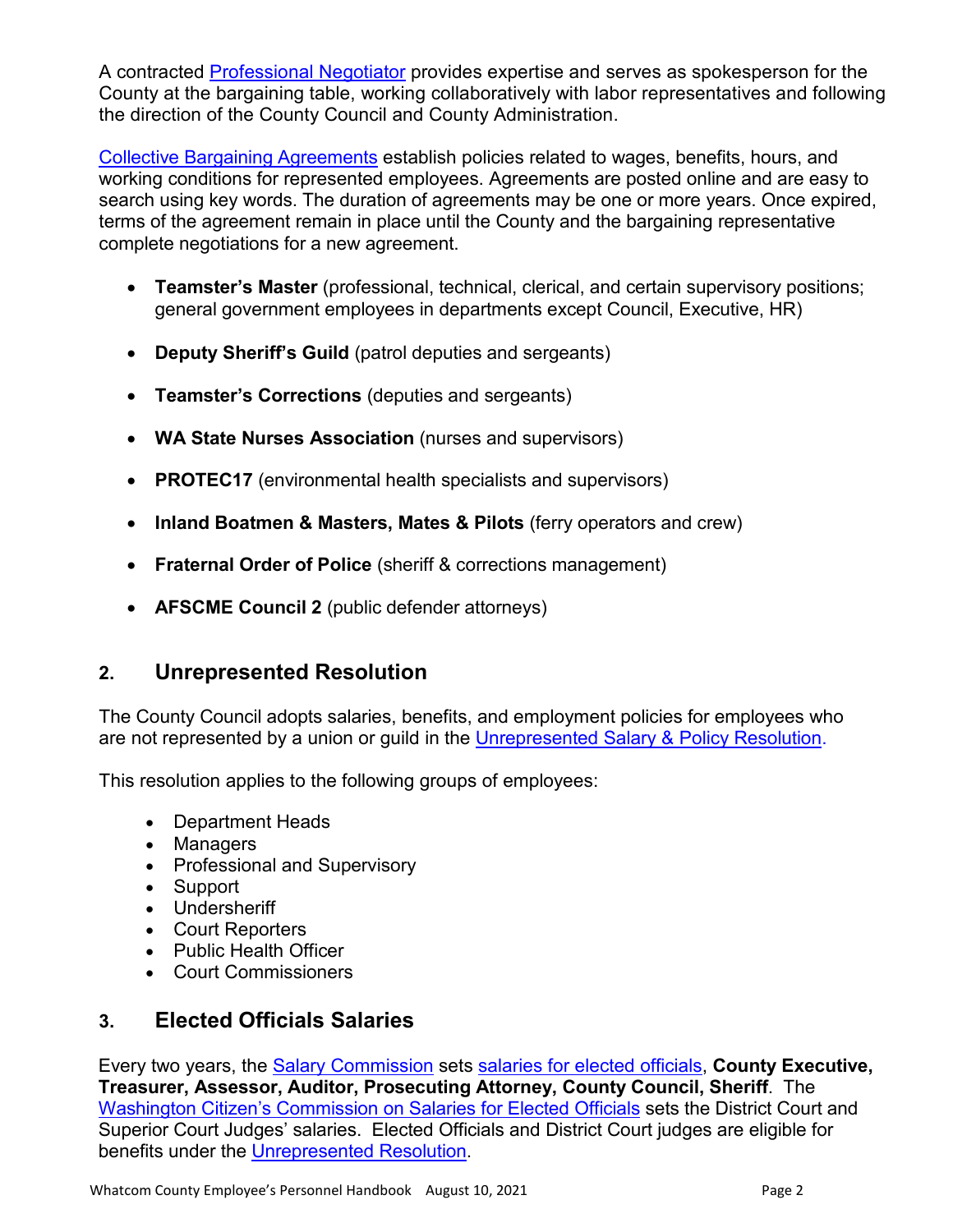#### **4. Administrative Policies and Procedures Online (APPOL)**

The Administrative Services (A.S.) Director oversees the development, adoption, and publication of administrative policies and procedures per County Code [2.76.030.](https://www.codepublishing.com/WA/WhatcomCounty/#!/WhatcomCounty02/WhatcomCounty0276.html)

**Administrative Policies and Procedures Online (APPOL)** provides the official record. Using a log-in to access **[Inside Whatcom](https://wa-whatcomcountyintranet.civicplus.com/)**, employees may view and print any APPOL document.

Use the Printer Friendly feature in the drop-down menu under the gear symbol.

Use the Search tool to locate policies by topic.



This button at the bottom of the home page serves as a quick link:



The [Human Resources](http://wa-whatcomcountyintranet.civicplus.com/217/Human-Resources) section of [APPOL](http://wa-whatcomcountyintranet.civicplus.com/148/APPOL-Administrative-Policies-Procedures) cover**s** topics related to Personnel System goals.

[Attendance & Time Off](http://wa-whatcomcountyintranet.civicplus.com/222/Attendance-Time-Off) [Classification & Compensation](http://wa-whatcomcountyintranet.civicplus.com/232/Classification-Compensation) [Performance Management](http://wa-whatcomcountyintranet.civicplus.com/250/Performance-Management) [Discipline & Rules](http://wa-whatcomcountyintranet.civicplus.com/235/Discipline-Rules) [Employee Benefits](http://wa-whatcomcountyintranet.civicplus.com/224/Employee-Benefits) [Employee Safety & Health](http://wa-whatcomcountyintranet.civicplus.com/253/Employee-Safety-Health) [Employment & Separation](http://wa-whatcomcountyintranet.civicplus.com/238/Employment-Separation) [Personnel Administration](http://wa-whatcomcountyintranet.civicplus.com/218/Personnel-Administration) [Miscellaneous Personnel](http://wa-whatcomcountyintranet.civicplus.com/248/Miscellaneous-Personnel) [Risk Management](http://wa-whatcomcountyintranet.civicplus.com/206/Risk-Management)

#### **5. Executive Orders**

The County Executive also adopts administrative policies and procedures by [executive order.](https://www.whatcomcounty.us/3199/Executive-Orders-Current) These are usually shorter-term policies with Countywide impact.

#### **6. Departmental Policies and Procedures**

Department Heads may set standards for operations within their departments so long as those policies do not conflict with County Code, collective bargaining agreements, employment resolutions, or administrative policies. *See [Controlling Departmental Operations.](http://wa-whatcomcountyintranet.civicplus.com/189/Controlling-Departmental-Operations---AD)*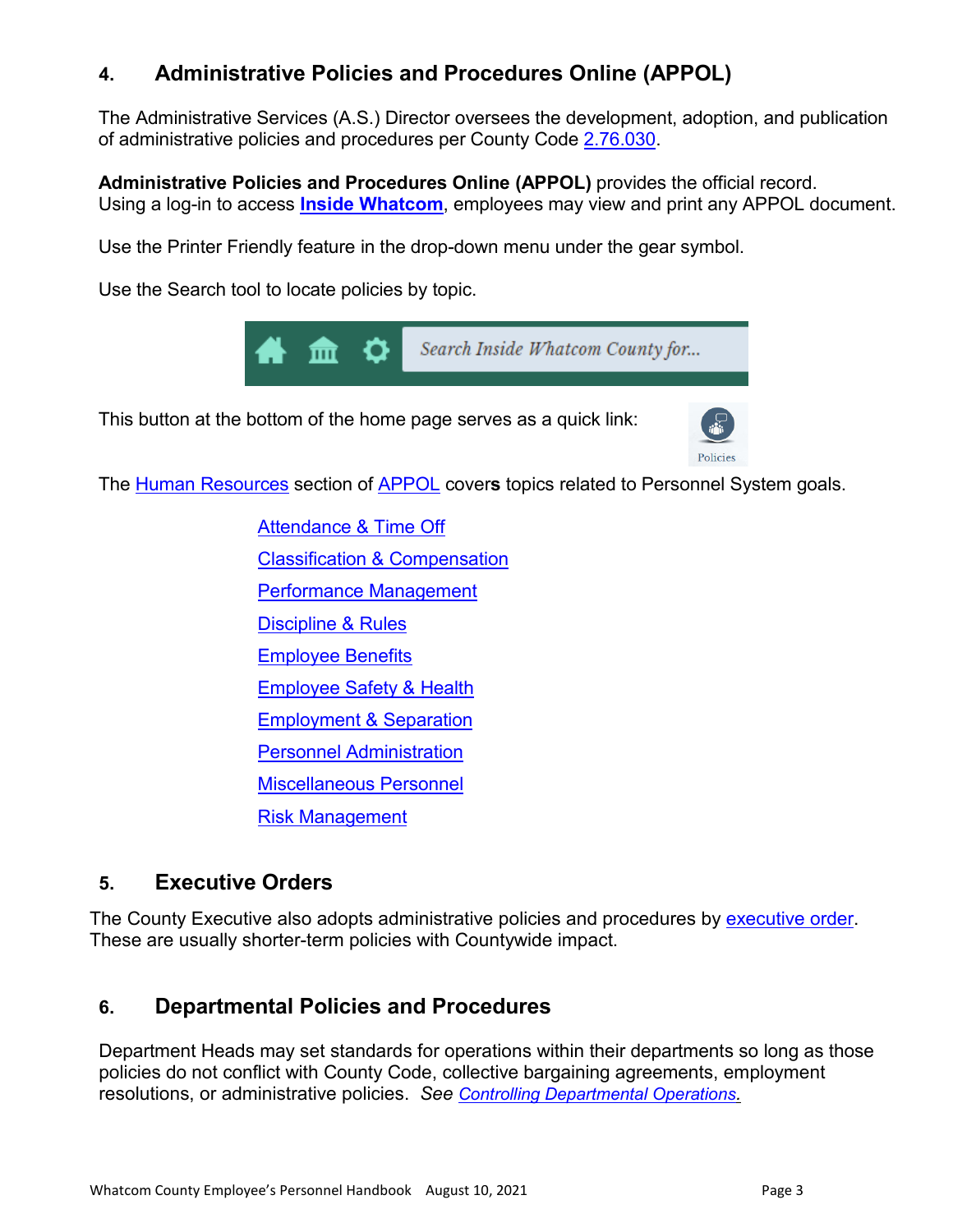#### **HIGHLIGHTING KEY POLICIES**

Whatcom County is an **equal opportunity employer**. Participation of individuals of diverse ages, races, religions, cultures, abilities, and personalities contributes to our organization's success. Whatcom County recruits, selects, trains, promotes, and compensates employees and applicants without regard to race, color, national origin, sex, creed or religion, disability, age, marital status, sexual orientation (including gender identity), veteran status, or any other characteristic prohibited by law. *See [Promoting Equal Employment Opportunity \(EEO\).](http://wa-whatcomcountyintranet.civicplus.com/1095/Promoting-Equal-Employment-Opportunity-E)*

Whatcom County will not discriminate against qualified employees or applicants with a sensory, physical, or mental disability, unless the disability cannot be reasonably accommodated and prevents proper performance of an essential element of the job. The County provides reasonable accommodation to qualified individuals with disabilities as defined by the American with Disabilities Act (ADA). *See [Providing Reasonable Accommodation.](http://wa-whatcomcountyintranet.civicplus.com/239/Providing-Reasonable-Accommodation)*

Whatcom County promotes a **respectful work environment**. Supervisors will review the [Prohibiting Harassment](http://wa-whatcomcountyintranet.civicplus.com/236/Prohibiting-Harassment) policy with all new employees. Employees are encouraged to report harassment or observation of harassment to a supervisor, department head, or to Human Resources. The County promptly investigates harassment complaints. Whatcom County requires all new employees to take Preventing Harassment training. *See also [Preventing Violence](https://wa-whatcomcountyintranet.civicplus.com/237/Preventing-Violence-in-the-Workplace)  [in the Workplace.](https://wa-whatcomcountyintranet.civicplus.com/237/Preventing-Violence-in-the-Workplace)*

Whatcom County places a high value on employee safety and is committed to providing a **safe workplace**. Your supervisor will provide a general safety orientation and on-going job-specific safety training. All employees should periodically review the [Accident Prevention Program.](http://wa-whatcomcountyintranet.civicplus.com/DocumentCenter/View/2784/Accident-Prevention-Program?bidId=) *See also [Reporting Accidents & Incidents.](http://wa-whatcomcountyintranet.civicplus.com/911/Reporting-Accidents-Incidents)*

Whatcom County is a **drug-free workplace** to provide a safe work environment, to discourage alcohol and drug abuse, and to encourage treatment, recovery and return to work of employees with substance abuse problems. The County's **Employee Assistance Program** offers confidential support and resources at no cost to employees and their household members 24 hours a day/7 days a week.

Whatcom County prohibits **smoking** and **vaping** indoors or within 25 feet of building entrances, windows, and air intakes. The Health Department enforces the Washington State Clean Indoor Air Act. For [more information,](https://www.whatcomcounty.us/2512/Smoking-and-Vaping-in-Public-Places) call (360) 778-6000 or [email](mailto:health@whatcomcounty.us) the Health Department.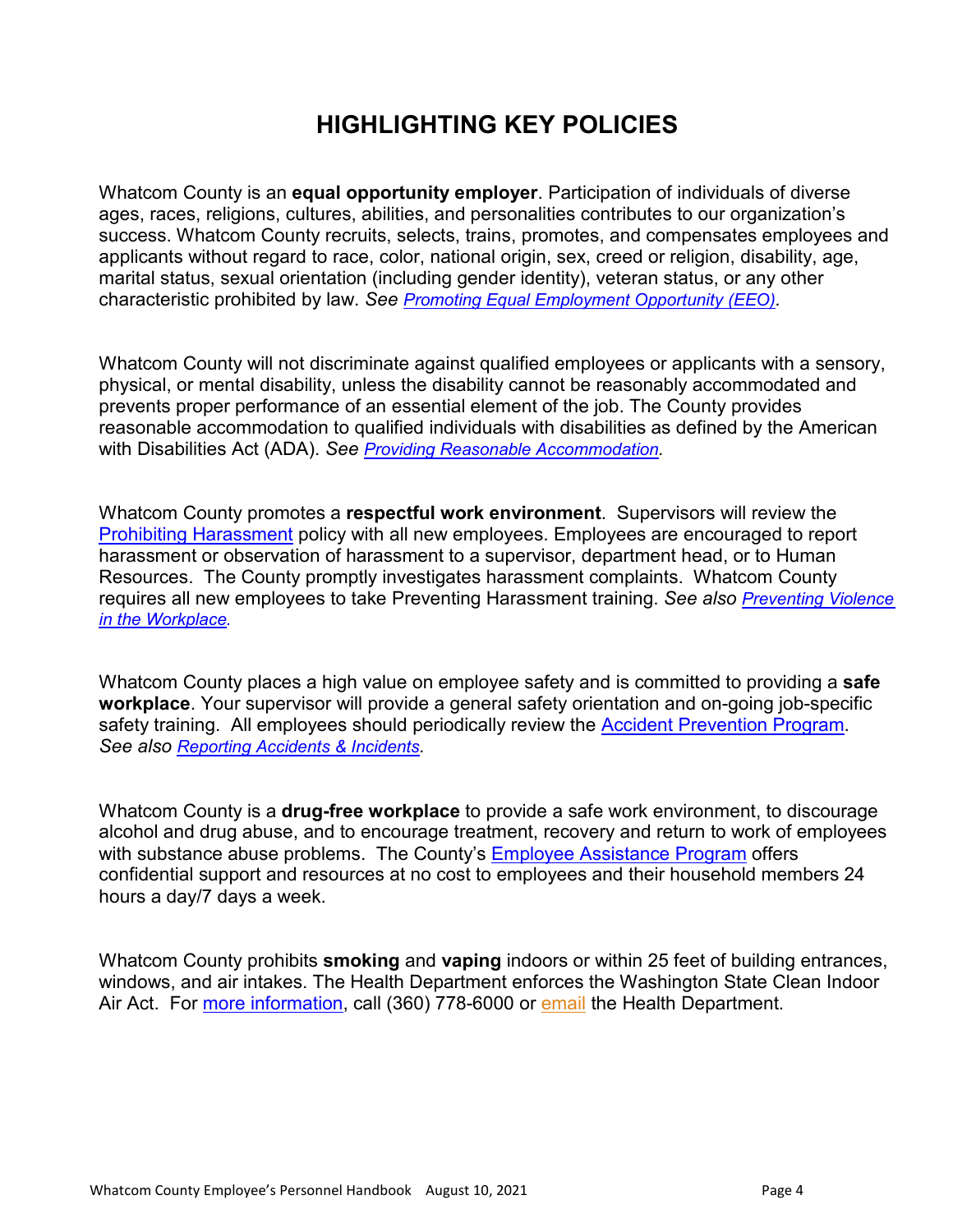#### **EMPLOYEE'S REFERENCE INFORMATION**

#### **Legal Notices**

The County posts information about certain laws and employee rights [online, for example:](https://www.whatcomcounty.us/1961/Legal-Notices)

- Paid Family & Medical Leave (PFML)
- Family & Medical Leave Act (FMLA)
- Consolidated Omnibus Budget Reconciliation Act (COBRA)
- Health Insurance Portability & Accountability Act (HIPAA)
- Uniformed Services Employment & Reemployment Act (USERRA)
- Affordable Care Act (ACA)

#### **Benefits**

Whatcom County offers a comprehensive benefits package with medical, dental, and vision coverage for employees, spouses and eligible dependents, life insurance for the employee, and employee assistance services for everyone in the employee's household. County employees participate in retirement plans administered by the Washington State Department of Retirement Systems (DRS). The County offers optional tax-deferred retirement savings plans. Other benefits are described in the applicable collective bargaining agreement or unrepresented resolution. Links to benefit providers are organized by [employee group](https://www.whatcomcounty.us/1668/Benefits-by-Group) on the County's web site.

#### **Personal Data and Status Changes**

If you have a change in marital status, name, address, dependents, [submit the applicable form](https://www.whatcomcounty.us/184/Employee-Status-Changes)  [to Human Resources](https://www.whatcomcounty.us/184/Employee-Status-Changes) within 30 days so that we can update your records, send you important tax and payroll information, and make any necessary changes to your benefits.

#### **Time Off**

County employees have many options for paid and unpaid time off by County policy and state and federal law. *See [collective bargaining agreements,](http://documents.whatcomcounty.us/weblink8/CustomSearch.aspx?SearchName=BargainingAgreements&dbid=0) [unrepresented resolution,](https://www.whatcomcounty.us/167/Employment-Resolutions) and [Attendance &](http://wa-whatcomcountyintranet.civicplus.com/222/Attendance-Time-Off)  [Time Off](http://wa-whatcomcountyintranet.civicplus.com/222/Attendance-Time-Off) policies.*

#### **Meal and Rest Periods**

Whatcom County complies with federal and state regulations and collective bargaining agreements regarding meal and rest periods. Unless your position is exempt from overtime, you will not be required to work more than five consecutive hours without a 30-minute meal break. A 15-minute rest period will be provided for every four hours of working time. If you know in advance you may not be able to take your scheduled break or meal period, let your Supervisor know. Also, notify your Supervisor if you were unable to take a meal or rest period.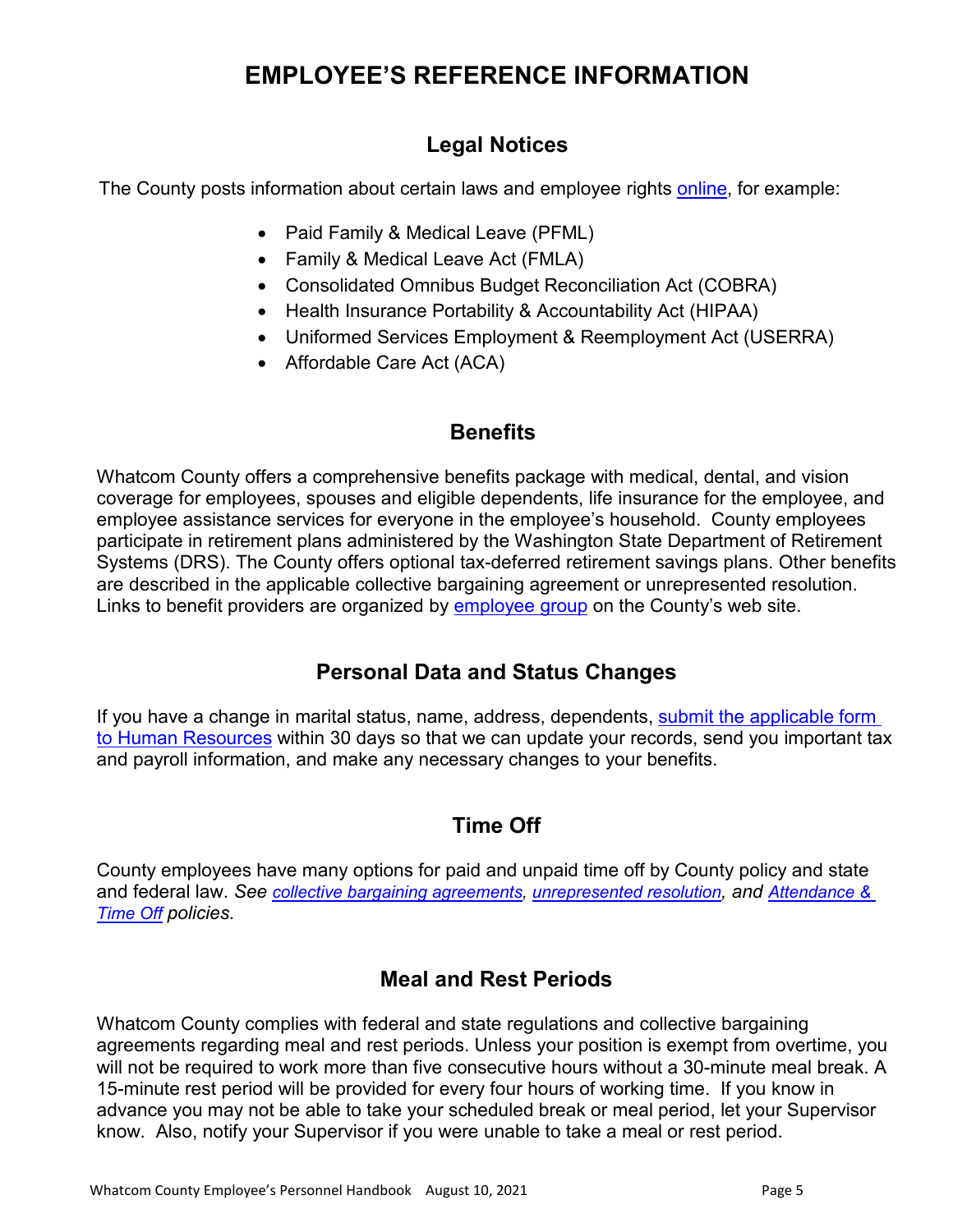#### **Paychecks**

Employees submit timesheets weekly. Whatcom County issues paychecks every other Friday. Whatcom County requires new employees to authorize payment deposit by electronic funds transfer (EFT). Each employee will inspect weekly paychecks for accuracy and will immediately [report possible errors.](http://wa-whatcomcountyintranet.civicplus.com/356/Overpayments-Underpayments---AD131501Z)

#### **Internal Job Opportunities**

Whatcom County offers many promotional opportunities to qualified internal applicants before advertising externally. Employees can use the ["Notify Me"](http://wa-whatcomcountyintranet.civicplus.com/list.aspx?Mode=Subscribe#newsFlash) tool on Inside Whatcom to receive notices of open positions.

#### **Personnel Files**

Whatcom County Human Resources (HR) maintains the official personnel files for all employees except the Sheriff's Office. Personnel files are in a safe, locked room in the HR Suite (Courthouse 107). Supervisors and others in management may access official personnel files for employment-related decisions. You may review your personnel file with reasonable notice to HR during normal office hours in the presence of a County representative.

#### **Job Descriptions & Work Expectations**

You can search County [job descriptions online](http://documents.whatcomcounty.us/WebLink8/CustomSearch.aspx?SearchName=JobDescriptions&&dbid=0) by title, department, group, and text. *See also [Monitoring Work Expectations](http://wa-whatcomcountyintranet.civicplus.com/251/Monitoring-Work-Expectations---AD141050Z) and [Establishing Standards of Conduct.](http://wa-whatcomcountyintranet.civicplus.com/1098/Establishing-Standards-of-Conduct)*

#### **Travel**

Before traveling on county business, make sure you have a clear understanding with your supervisor about what portion of your travel time may be paid and which expenses are eligible for reimbursement. *See [Reimbursing Travel Expenses.](http://wa-whatcomcountyintranet.civicplus.com/469/Reimbursing-Travel-Expenses--AD134001Z)*

#### **Public Records**

Nearly every record you create as an employee (letters, electronic data, emails, texts) may be produced if there is a public records request. The purpose of the Public Records Act or "Sunshine Law," [RCW 42.56,](https://app.leg.wa.gov/RCW/default.aspx?cite=42.56) is to shed light on government. While some information may be redacted (SS#, home address, references to medical conditions), employees may be surprised by the extent of the County's obligation to share records. Requests for Public Records are tracked by the Public Records Officer and requestors must get at least a preliminary response within five days or the County may face penalties. Be sure and ask your supervisor how this law may impact your job.